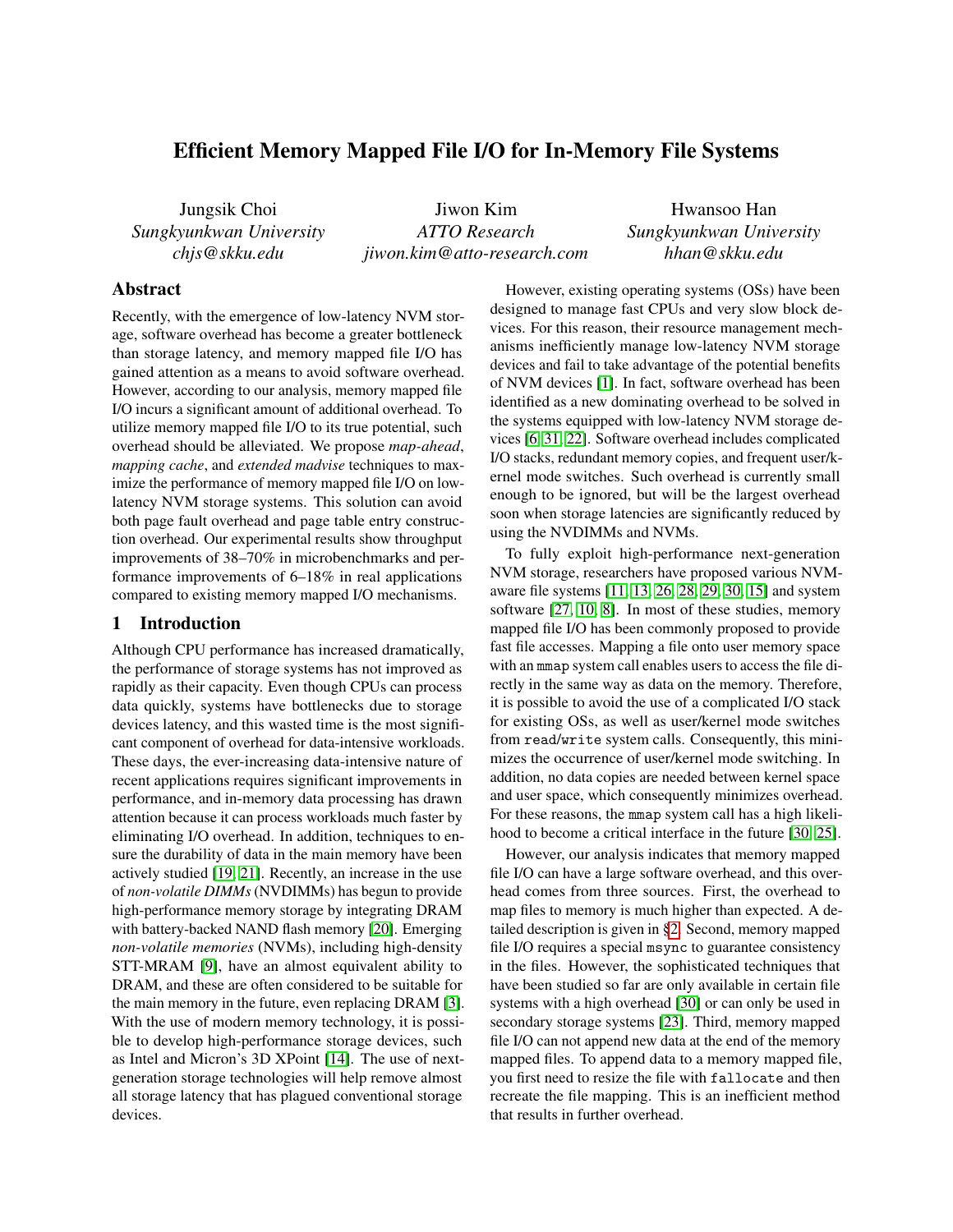<span id="page-1-1"></span>

Figure 1: Sequential access to a 4GB file on Ext4-DAX

These problems must be addressed to use memory mapped file I/O on NVMs or NVDIMMs. In this paper, we address the first problem, reducing the page mapping overhead. The second and third problems will be addressed in future work. To reduce the memory mapping overhead, we present *map-ahead*, *mapping cache*, and *extended madvise* techniques. With these techniques, the performance of the memory mapped file I/O improves by up to 38%, 18%, and 70%, respectively.

#### <span id="page-1-0"></span>2 Motivation

To analyze the overhead in memory mapped file I/O, we evaluate existing mmap mechanisms along with read system calls. Our evaluation is conducted on a Linux machine with 32GB DRAM and 32GB NVDIMM-N [\[20\]](#page-5-2). We installed an Ext4-DAX [\[28\]](#page-5-13) file system through a PMEM driver on the NVDIMM-N. The Ext4-DAX simplifies the Ext4 file system to directly access memory storage, bypassing the page cache. The microbenchmark in our analysis sequentially reads a 4GB file in units of 4KB. *Read*, shown in Figure [1,](#page-1-1) is the case where the read system call is used to access the file. *Default-mmap* in Figure [1](#page-1-1) is the case where mmap is called without any special flags and *populate-mmap* in Figure [1](#page-1-1) is the case where mmap is called with the MAP\_POPULATE flag. When the MAP POPULATE flag is used, mmap constructs all page table entries for the entire file, whereas *default-mmap* relies on a page fault handler to construct a page table entry for the referred page (minor page fault). Thus, *populatemmap* may take longer, but subsequent accesses to the memory mapped file can proceed without page faults. This is called a *prefault* mechanism.

Figure [1](#page-1-1) shows the result of our microbenchmark test. It is interesting to note is that the memory mapped file I/O is not so fast as expected, when compared to the read system call. Reading a 4GB file sequentially takes 1.06 seconds, 1.42 seconds, and 1.02 seconds for *read*, *default-mmap*, and *populate-mmap*, respectively. As for the memory mapped file I/O, the time take for *file access* (copy from mapped area to user buffer) accounts for only about 40% of the total time. The rest of the time is spent to prepare the file accesses. For the *default-mmap*, each access to a page causes a page fault, and 11% of the total time is spent to call the page fault handler (*page fault overhead*). In addition, the time spent in the *file access* are different for the *default-mmap* and *populate-mmap*. A huge difference in TLB misses is the main reason. In sequential accesses, the TLB page walker implemented in the MMU sophisticatedly prefetches TLB entries from the page table. For the *populate-mmap*, the page table entries are already there to prefetch, but they are not ready for *default-mmap*. Since both *default-mmap* and *populatemmap* require page mapping of a 4GB file, they take the same time for *page table entry construction*, which accounts for 45% and 62% of the whole execution time, respectively. This is absolutely necessary work to access the memory mapped files, but it is more expensive than the cost of the *file access*.

As shown in Figure [1,](#page-1-1) memory mapped file I/O still possesses a high overhead to construct page table entries. In traditional storage systems, this overhead was negligible, but not now. Relying on the page fault mechanism or populating entries for the whole file is not adequate, either. In this paper, we propose a couple of extensions to existing memory mapped file I/O to reduce the overhead involved in page table entry construction.

### 3 Related Works

There have been studies to reduce the page fault overhead. A premapping scheme [\[7\]](#page-5-22) uses the hint files of the page fault history which is obtained from profiling runs. According to the experimental results, memory access patterns were quite random, and the result of the profile was required to predict the page faults.

PMFS [\[13\]](#page-5-11) proposed file mapping with the use of hugepage or MAP POPULATE flag. Compared to the use of the general page size, the use of hugepage requires a far smaller amount of page mapping, which greatly reduces the TLB misses and page faults. However, hugepage may lead to internal fragmentation and expensive copy-onwrite (CoW). CoW is a popular technique to protect data consistency. If several MBs or GBs need to be copied simply to update several bytes to perform CoW on huge pages, it causes too much overhead. In the case of the MAP POPULATE flag, constructing the page table entries for the entire file may be too much overhead, if only a partial contents of the file is accessed. According to the study on file system workload, large files tend to be accessed only partially [\[24\]](#page-5-23). In addition, analytic research on the file access pattern of the network file system reveals that partially accessed files amount to 67% of all files [\[16\]](#page-5-24). Therefore, the MAP POPULATE flag should be used only when a sufficient portion of the file will be accessed.

In a study on memory mapped file I/O [\[25\]](#page-5-20), researchers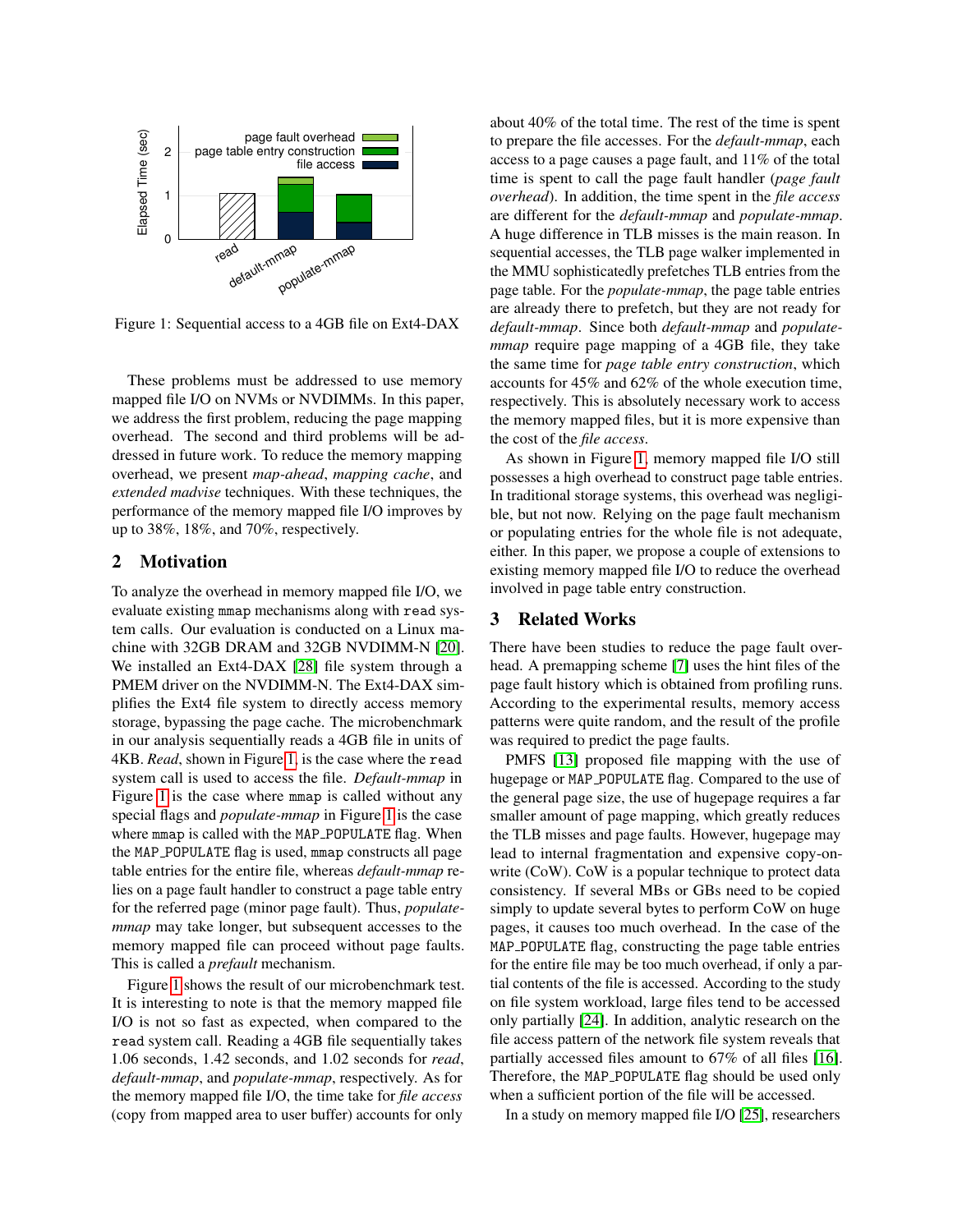proposed a modified page reclamation method that tries to reclaim pages from its own process. They also used vectored I/O for write operations of reclaimed pages. This method reduces context-switch overheads and results in a 92% performance improvement on DRAM-based SSDs. When data-intensive workloads are running, this technique will improve the performance of memory mapped file I/O.

### 4 Design

To take full advantage of memory mapped file I/O on lowlatency NVM storage devices, the following issues need to be addressed. First, the page fault overhead should be reduced while minimizing the prefault overhead. Existing method (MAP POPULATE) is not enough, since it still contains a prefault overhead. Second, the overhead in the page table entry construction needs to be reduced. In low-latency NVM systems, both are a serious burden on the whole system.

## 4.1 *Map-ahead*

We have designed our map-ahead mechanism to reduce the page fault overhead and prefault overhead in memory mapped file I/O. Our map-ahead technique follows the same principle as the read-ahead mechanism, but we apply it to page table entry construction. All files are maintained in the main memory for in-memory file systems on NVM storage devices. Since the purpose of read-ahead is to bring data from the secondary storage to the main memory, this stage is no longer needed for in-memory file systems. Our map-ahead technique maps the pages that are expected to be accessed before page faults occur.

The virtual memory system in our OS is managed using a demand-paging policy that was designed in the late 1960s when the amount of the main memory was scarce. Despite radical developments in computer systems, it is still used until now [\[5\]](#page-5-25). Modern computer systems have a much larger amount of memory and can even operate with in-memory file systems, and this new environment necessitates a new approach. When a page fault occurs, a conventional page fault handler processes only the corresponding page. If page faults occur often to access memory mapped files, the switches between the user mode and kernel mode also frequently occur to invoke the page fault handler. In low-latency NVM systems, frequent mode switches require overhead. Thus, the page fault handler would rather process additional pages that are expected to be accessed soon.

With existing memory mapped file I/O, it is possible to access files with memory operations. The kernel simply manages the memory mapped files as a part of the process address space without considering the file access patterns. However, our map-ahead mechanism dynamically analyzes the page fault patterns to predict the pages that are to be accessed. If page faults occur on sequentially placed pages, it is reasonable to predict that the next page will be accessed. In this way, the page fault handler additionally processes the predicted pages to reduce the number of page faults. Moreover, if sequential page faults occur continuously, the *map-ahead window size* increases. The map-ahead window size is the number of pages that are processed together within a page fault. A bigger window size can be used to reduce the number of page faults. On the other hand, if page faults occur in random locations, the map-ahead window size decreases. If a random page fault repeats, the map-ahead window size will be reduced to one page. In our experiments in [§5,](#page-3-0) the map-ahead window size is doubled when a sequential page fault occurs and is reduced by half when a random page fault occurs.

If a sequential page fault occurs continuously, the map-ahead window size becomes very large. The response time of the page fault handler will also become too long since the pages to process at one page fault pile up. Even though many pages should be dealt with at once, the whole performance can improve by returning the control early to the application. We designed an *asynchronous map-ahead* method to ensure a short response time of the page fault handler, and this also hides the overhead of the page table entry construction. With the asynchronous map-ahead mechanism, the page fault handler synchronously processes only pages that are required immediately and returns to the application context right away. The rest of the pages are processed asynchronously by kernel threads.

In the Linux kernel x86-64, a multi-level page table is used for address translation. An entry in the page middle directory (PMD) points to a page table. This page table is 4KB in size and can contain 512 page table entries (PTEs). A PTE finally points to a page frame. When updating a PTE, the page table where it belongs to is spinlocked. Thus, our map-ahead mechanism synchronously processes pages in the same page table. If pages belong to other page tables, they are handled asynchronously. When we have pages to process across multiple page tables, asynchronous map-ahead can be processed in parallel.

# 4.2 *Mapping cache*

When munmap is called, the kernel releases the virtual memory area (VMA) to which the file is mapped and removes its corresponding page table entries. In traditional systems, it is reasonable to delete them immediately because the memory mapping overhead is negligible compared to the cost of data read from the secondary storage (such as HDDs). Moreover, they will be reclaimed soon from the main memory. However, the memory mapping overhead in NVM storage systems is a huge burden, and the file pages of in-memory file systems remain in the main memory. Thus, new management techniques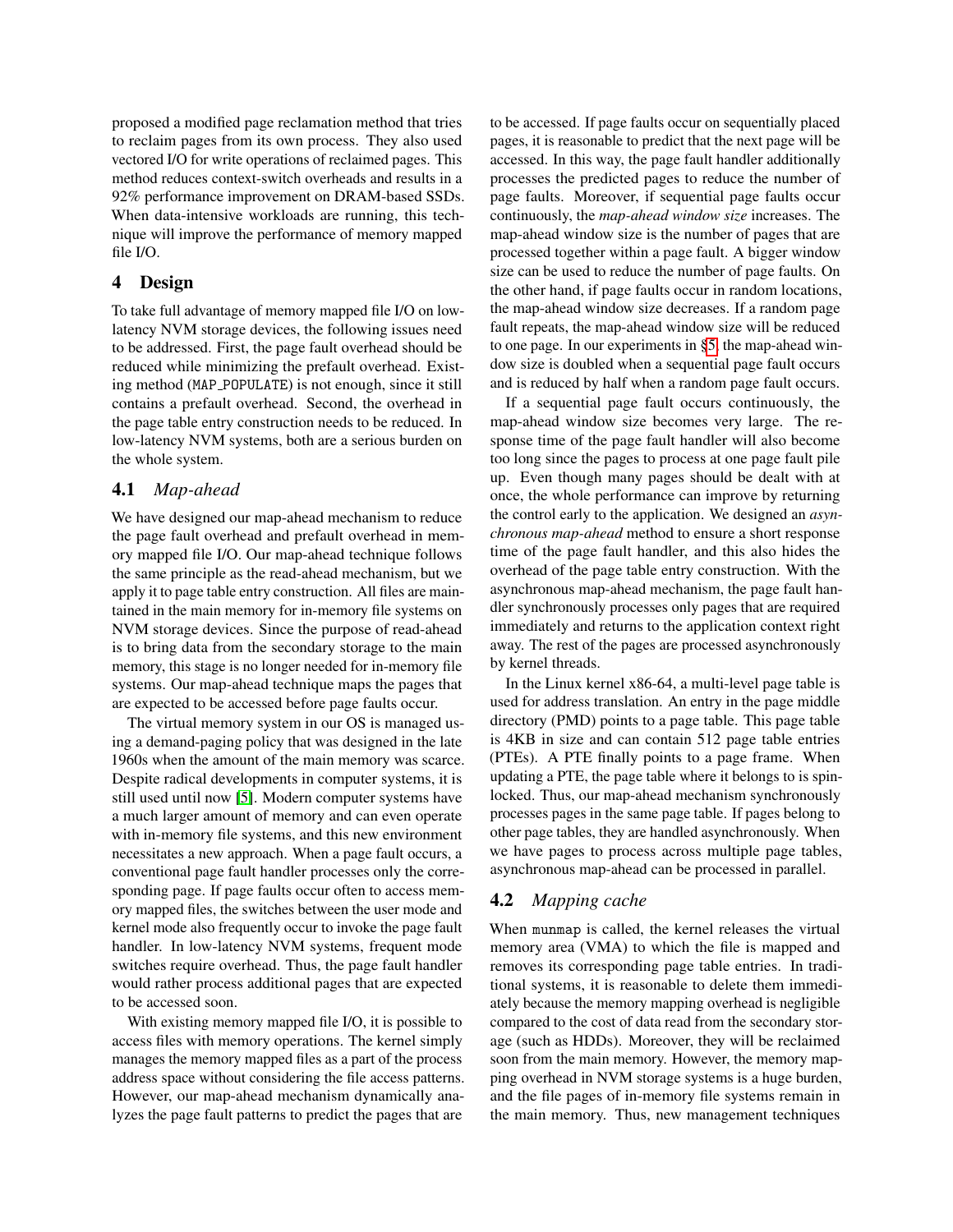<span id="page-3-1"></span>

Figure 2: Performance of *map-ahead* and *extended madvise*

are needed for in-memory file systems. We propose a *mapping cache* technique to minimize the overhead associated with memory mapping by reusing page table entries. When munmap is called, our mechanism does not release VMAs. Instead, the kernel caches the VMAs in the mapping cache to reuse them later.

The mapping cache consists of two parts: a hash table and a LRU list. When the VMAs are cached in the mapping cache, the VMAs are added to the hash table and the LRU list, respectively. The hash table is used to quickly find the cached VMAs, where its hash key is generated with the file path. When meap is called, the kernel checks if the VMA of the file requested for memory mapping exists in the mapping cache. If there is a reusable VMA, the kernel does not allocate a new VMA, but reuses the cached VMA and its page table entries. The LRU list is then used to release the cached but not used VMAs. If the kernel continues to allocate new VMAs but not releases them, the process's address space may become scarce even in 64-bit address space. The kernel checks the threshold whenever VMAs are cached in the mapping cache. If the total amount of cached VMAs exceeds the threshold, excess VMAs are released from the tail of the LRU list. Those are the oldest and presumably have the least chance of being used in the near future. In our experiments in [§5,](#page-3-0) we experimented with two thresholds: 2GB and no-limit.

### 4.3 *Extended madvise*

The existing madvise system call allows a process to give advice to the kernel about the access pattern of the specific memory range. For example, if a process gives a hint to the kernel that a specific memory range will be accessed sequentially (MADV SEQUENTIAL), the kernel aggressively performs read-ahead on the given memory range. If the madvise is used suitably, the performance of the applications will be greatly improved. Since madvise mainly helps paging between the main memory and the secondary storage, it is unrelated to in-memory file systems.

We have extended the madvise system call to take advantage of user hints in the in-memory file systems. In our mechanism, if the kernel receives the MADV\_SEQUENTIAL or MADV WILLNEED hint, the kernel performs an asynchronous map-ahead on a given range. The map-ahead predicts the access patterns through page fault patterns, but if the extended madvise is used, the kernel can predict the access patterns without tracking the page fault patterns. In the case in which the kernel receives the MADV RANDOM hint, the kernel decreases the map-ahead window size to one. In the case the kernel receives the MADV DONTNEED hint, the VMA of the memory mapped file is not cached in the mapping cache. With these extensions to madvise, we can manage the memory-mapped file I/O more effectively.

### <span id="page-3-0"></span>5 Evaluation

Our experiments were performed on a system with an Intel Xeon E5-2620 Processor, running Linux kernel 4.4 extended with our techniques. The main memory and file system settings are the same as the one described in [§2](#page-1-0) (32GB DRAM, 32GB NVDIMM-N, Ext4-DAX file system on NVDIMM-N).

We measured the performance of *map-ahead* and *extended madvise* by using fio benchmark [\[4\]](#page-5-26). It repeatedly reads a 4GB memory mapped file for 30 seconds in a single thread. Figure [2\(](#page-3-1)a) shows the results of a sequential read. When the record size is 4KB, *populate-mmap* improves the bandwidth by 46%, compared to *default-mmap*. This is achieved by the reduced page faults; *populatemmap* makes about 13 thousand page faults, while *defaultmmap* does about 16 million. *Map-ahead* makes about 14 thousand page faults, which is slightly larger than *populate-mmap*, but the achieved bandwidth is far better than *populate-mmap*. Since the overhead of the page table entry construction is mostly hidden by asynchronous kernel threads, the bandwidth is improved by 38% from *populate-mmap*. Applications can provide file access pat-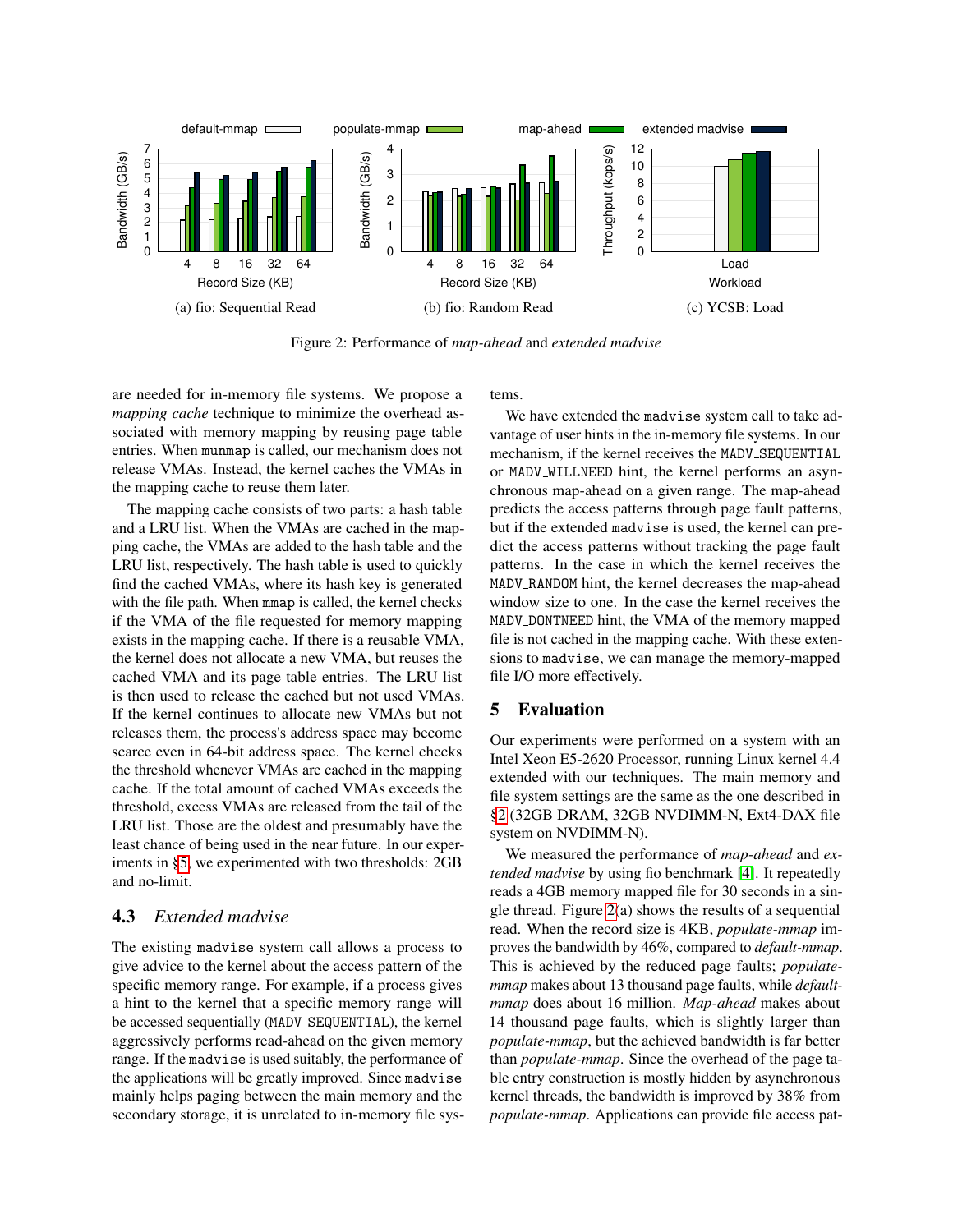<span id="page-4-0"></span>

Figure 3: Performance of *mapping-cache*

terns via the madvise system call. Fio benchmark also provides MADV SEQUENTIAL on sequential file I/Os to pass the kernel user hint. Our *extended madvise* technique is designed to perform an asynchronous map-ahead based on the user hint. Thus, it improves the performance further by 23%, compared to *map-ahead* technique, which is a 70% improvement compared to *populate-mmap*. The performance of *map-ahead* and *extended madvise* still improve for bigger record sizes (8, 16, 32, 64KB).

Figure [2\(](#page-3-1)b) shows the results of a random read. The performance of *populate-mmap* is the worst for random read. Random read only accesses a partial pages of files, but *populate-mmap* pays the overhead for all pages of the entire file. As the record size increases, the bandwidth of *map-ahead* increases due to short sequential page accesses within a record. Since fio benchmark invokes madvise with MADV RANDOM for random access, *extended madvise* shows nearly the same performance as *default-mmap*.

We used MongoDB [\[17\]](#page-5-27) with MMAPv1 to evaluate the performance of *map-ahead* and *extended madvise*. MMAPv1, which is a storage engine provided by MongoDB, is implemented with memory mapped file I/O. For the workload, we used a database load workload in YCSB benchmark suite [\[12\]](#page-5-28). The load workload was used to insert data into MongoDB. The total data size is 20GB, which is a collection of multiple files with various sizes  $(64MB–2GB)$ . Figure  $2(c)$  shows the result of the YCSB load on MongoDB. Compared to *default-mmap*, *mapahead* and *extended madvise* improve the performance by 14% and 17%, respectively. Compared to *populate-mmap*, their improvements are 6% and 9%, respectively. One thing to note is that *populate-mmap* may cause a large latency for the load operation if it is the first load operation for a database file. Since *populate-mmap* possesses a prefault overhead at the beginning, the latency of the first load transaction tends to be large. As for *map-ahead*, the performance improvement is rather small, even if the access pattern of the load workload is completely sequential. Since the data was divided into multiple files, aggregated

performance improvements become small overall.

We evaluate the performance of Apache HTTP server [\[2\]](#page-5-29) with *mapping cache* technique. The server executes an Apache HTTP server to get requests from clients. The server has 10 thousand 1MB-size HTML files obtained as copies of Wikipedia page. The total size is about 10GB. In this experiment, we used eight additional machines for the clients. Each machine contains an X5550 Xeon CPU and 64GB of DRAM. Ten client threads from eight machines make requests to the server simultaneously. Each client thread executes httperf, a testing tool used to measure web server performance [\[18\]](#page-5-30). The httperf tool requests several URLs in order of appearance in a file which follows a zipf-like distribution.

Figure [3](#page-4-0) shows the breakdown of the CPU cycles for five-minute runs of Apache HTTP server. In this experiment, *mapping cache* reduces the number of page faults by 31–51%. As a result, it reduces the overhead involved in the page fault and page table construction. While the portions labeled as *libphp*, *libc*, and *other* do not change much, the CPU cycles used in the kernel are greatly reduced by 24–35% on *mapping-cache*. Compared to *populate-mmap*, the overall performance is improved by 12% for *mapping cache* with a 2GB limit and by 18% for *mapping cache* without limit.

### 6 Conclusion

The overhead in the software layer is becoming larger than the storage latency as low-latency NVM storage devices become available. The main reason is that existing OSs do not reflect the characteristics of them. Thus, memory mapped file I/O is receiving attention as a way to avoid software overhead. The memory mapped file I/O still incurs expensive additional overhead, and this is mainly caused by the fact that the current mechanism in memory mapped file I/O involves resource management mechanisms that are designed for slow block devices. To exploit the benefits of memory mapped file I/O on low-latency NVM storage devices, we propose map-ahead, mapping cache, and extended madvise techniques that can effectively alleviate the overhead of the mapping files. In our experiments, map-ahead improved the performance by up to 38% over the prefault method (populate-mmap) and an additional 23% performance improvement could be achieved by using extended madvise. In addition, mapping cache improved the performance by up to 18% compared to the prefault method (populate-mmap).

#### Acknowledgements

This research was supported by Samsung Electronics and Next-Generation Information Computing Development Program through the National Research Foundation of Korea (NRF) funded by the Ministry of Science, ICT & Future Plannig (NRF-2016M3C4A7952587).